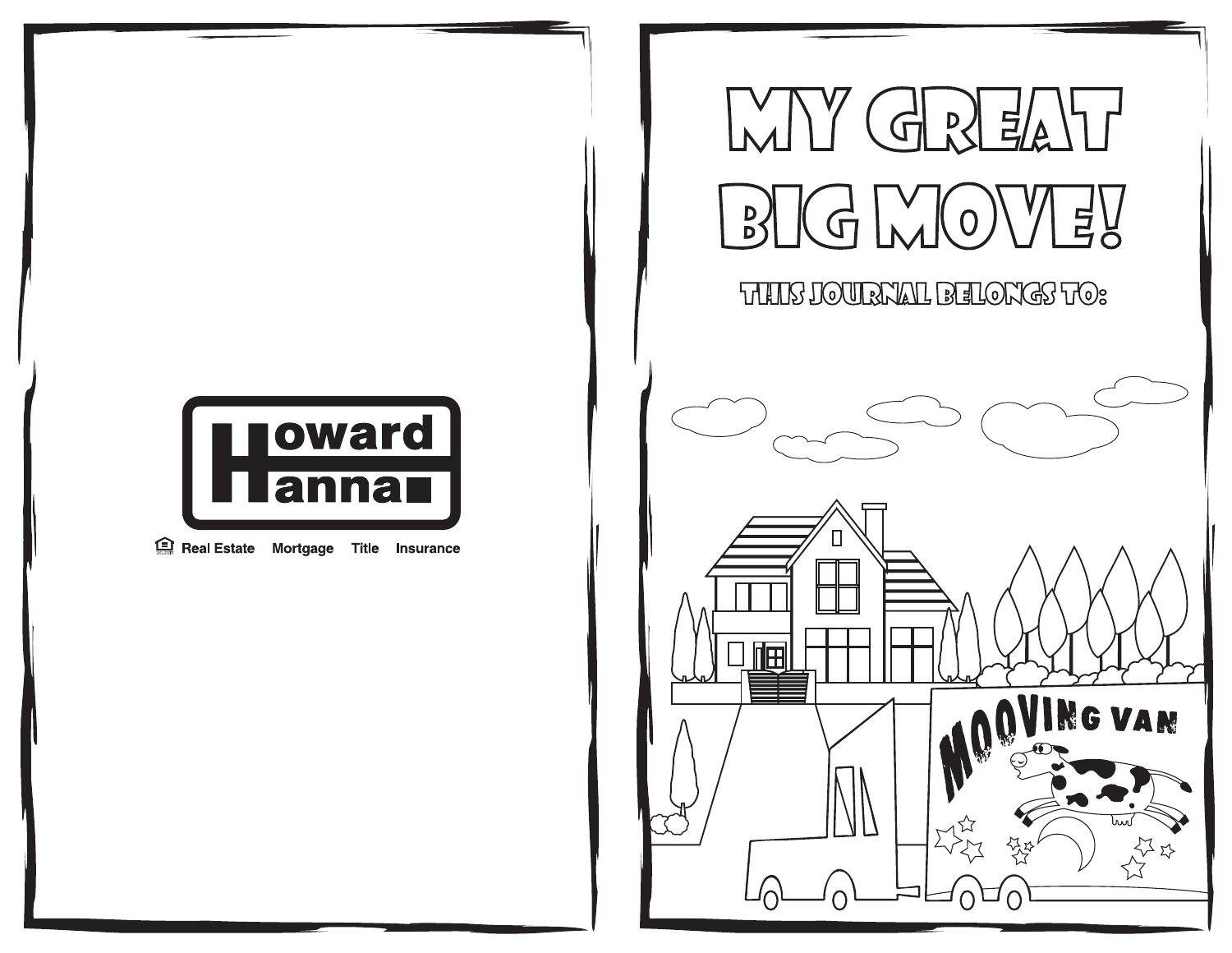# I'm moving on



label the calendar below with what day you are moving. how many days are left until you move?

### month:

| <b>SUN</b> |  | MON TUE WED THUR FRI |  | <b>SAT</b> |
|------------|--|----------------------|--|------------|
|            |  |                      |  |            |
|            |  |                      |  |            |
|            |  |                      |  |            |
|            |  |                      |  |            |
|            |  |                      |  |            |
|            |  |                      |  |            |
|            |  |                      |  |            |
|            |  |                      |  |            |
|            |  |                      |  |            |
|            |  |                      |  |            |
|            |  |                      |  |            |

## I'm moving to

what will your new neighborhood look like? draw it below.



### wow, that was a lot of work. let's take a coloring break!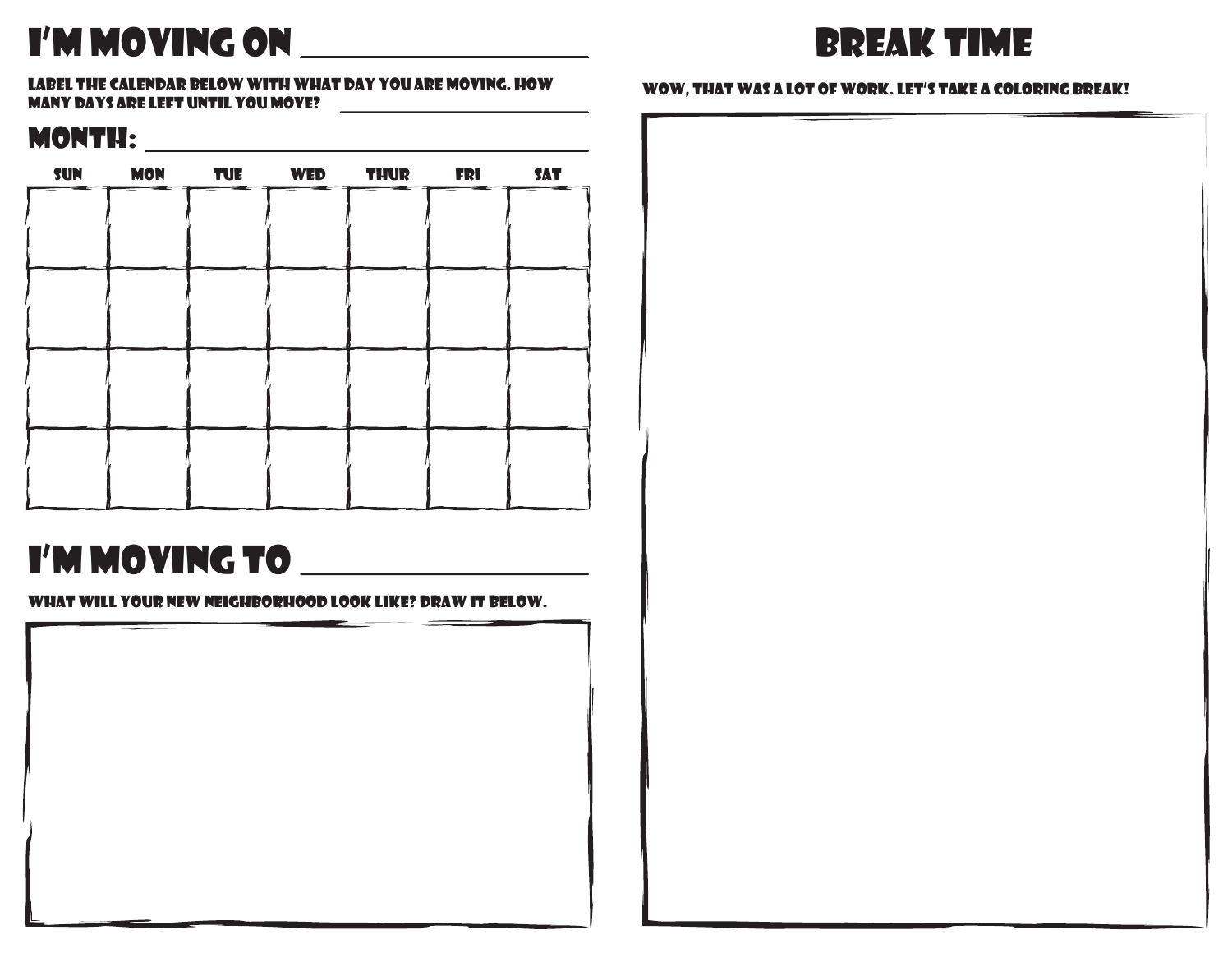# how i feel about moving

moving can be an exciting adventure, but it can also be scary. it's a big change to go through, so you may feel a lot of different emotions. write down below how you feel about your move, and share your feelings with your parents. they're here to help!

## what is your big job during the move?

### planning is an important part of any job. write out steps below to help plan out how you will get your job done.

 $\frac{1}{2}$ 

 $\frac{1}{2}$